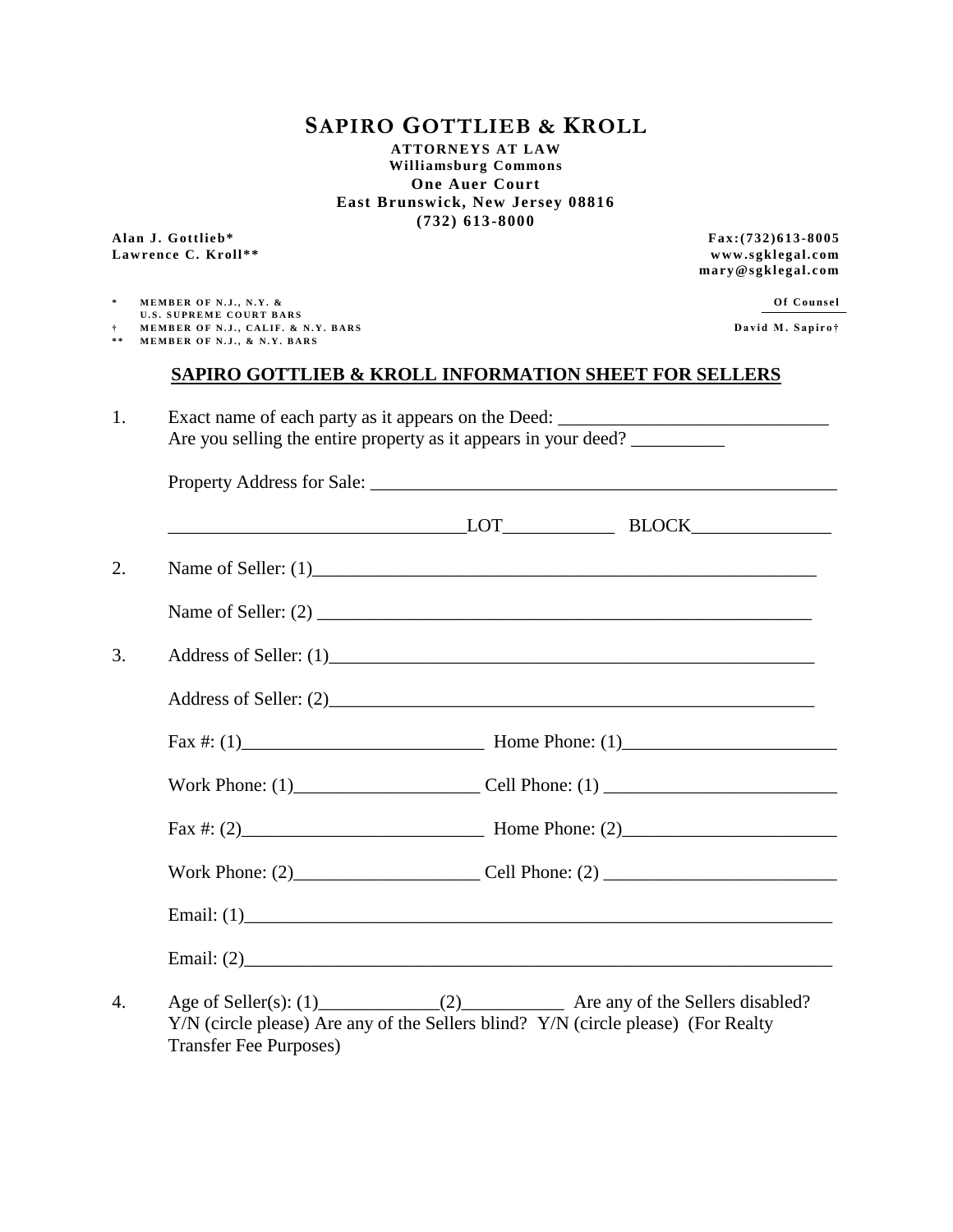| 5.  | Marital History $(1)$ – Have you been previously married: Yes____ No____ If yes,<br>please attach a copy of your Judgment(s) of Divorce(s) upon returning this<br>document. If widowed, please provide name, date of death and county/state of<br>death of spouse as well as a copy of the death certificate.                                                                                                                                                                                                                                                                                                                                                                                                   |  |  |  |  |
|-----|-----------------------------------------------------------------------------------------------------------------------------------------------------------------------------------------------------------------------------------------------------------------------------------------------------------------------------------------------------------------------------------------------------------------------------------------------------------------------------------------------------------------------------------------------------------------------------------------------------------------------------------------------------------------------------------------------------------------|--|--|--|--|
|     | Date of Current Marriage: (1) Maiden name of Seller: (1)                                                                                                                                                                                                                                                                                                                                                                                                                                                                                                                                                                                                                                                        |  |  |  |  |
| 6.  | Marital History $(2)$ – Have you been previously married: Yes____ No____ If yes,<br>please attach a copy of your Judgment(s) of Divorce(s) upon returning this<br>document. If widowed, please provide name, date of death and county/state of<br>death of spouse as well as a copy of the death certificate.                                                                                                                                                                                                                                                                                                                                                                                                   |  |  |  |  |
|     | Date of Current Marriage: (2) ___________ Maiden name Seller (2): _______________                                                                                                                                                                                                                                                                                                                                                                                                                                                                                                                                                                                                                               |  |  |  |  |
| 7.  | Social Security Number(s): $(1)$ (2)                                                                                                                                                                                                                                                                                                                                                                                                                                                                                                                                                                                                                                                                            |  |  |  |  |
| 8.  | <b>DATE OF BIRTH</b>                                                                                                                                                                                                                                                                                                                                                                                                                                                                                                                                                                                                                                                                                            |  |  |  |  |
| 9.  |                                                                                                                                                                                                                                                                                                                                                                                                                                                                                                                                                                                                                                                                                                                 |  |  |  |  |
|     | Seller's Address after closing: (2)                                                                                                                                                                                                                                                                                                                                                                                                                                                                                                                                                                                                                                                                             |  |  |  |  |
| 10. | Type of Residence being sold: Single Family ______ Two Family ______<br>Four Family ________ Condominium _________ Co-Op _______ Town House ______<br>Multi Family ______ (If so, # of units) _________ If the property is more than a one family<br>dwelling, please state the name, apartment number, amount of rent paid, date rent is due<br>and amount of security deposit for each tenant on a the back of this page. If there is a<br>written lease, please forward a copy to our office. Is there oil or gas heat?<br>What utilities does the tenant(s) pay for? $\frac{1}{2}$<br>What utilities does the landlord pay for?<br>Which apartments, if any, are to be delivered vacant at time of closing? |  |  |  |  |

11. Estimated Age of property:\_\_\_\_\_\_\_\_\_\_\_\_\_\_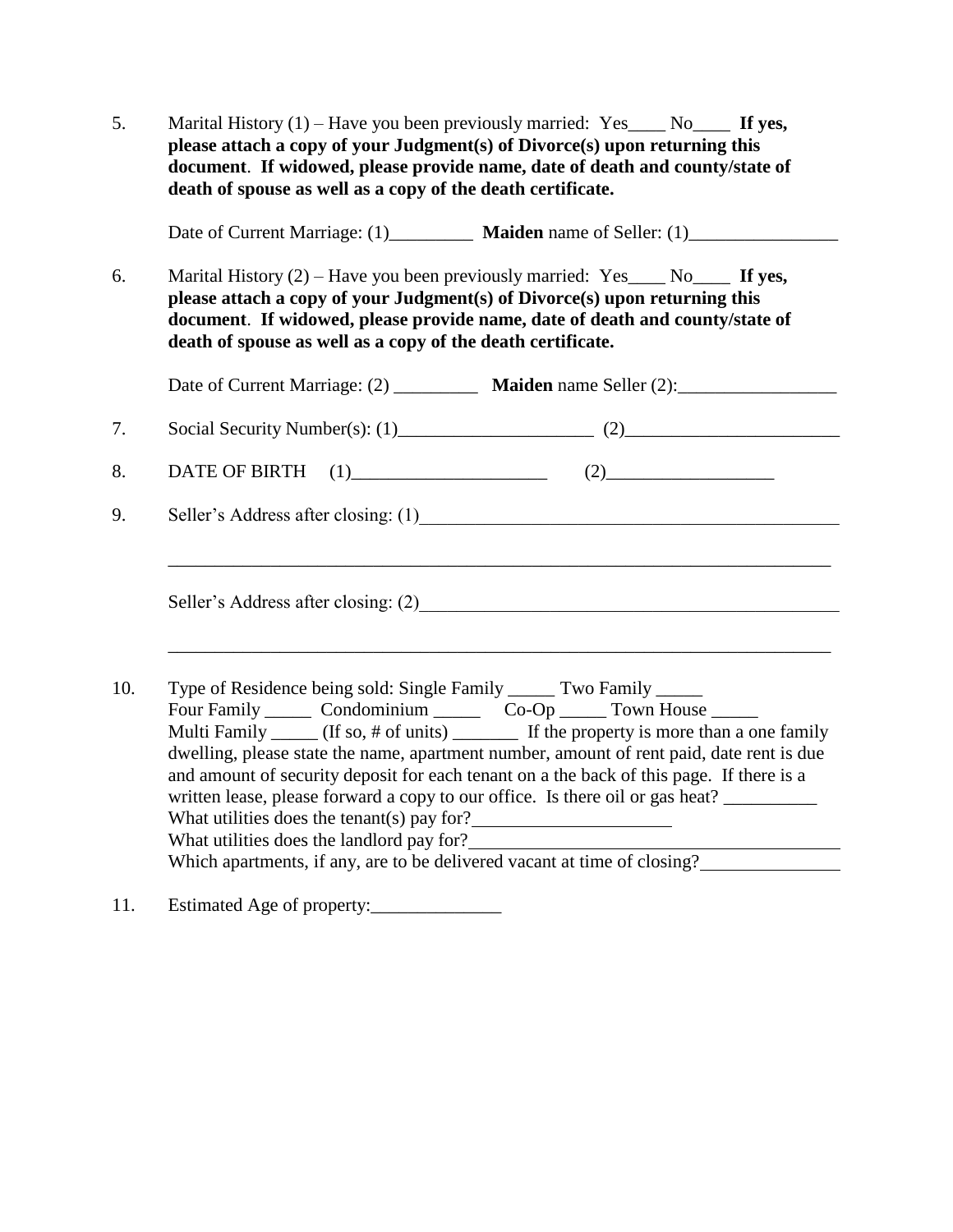12. Are there open Mortgages of Record (**including Equity Loans**) on Subject Property? **If yes, please furnish the following: Name of bank(s), account number(s) and Phone Number(s):**

| the control of the control of the control of the control of the control of the control of<br>Tele $#$                                                                       |                  |                                                                                           |  |  |                                                             |  |  |
|-----------------------------------------------------------------------------------------------------------------------------------------------------------------------------|------------------|-------------------------------------------------------------------------------------------|--|--|-------------------------------------------------------------|--|--|
|                                                                                                                                                                             |                  |                                                                                           |  |  | <u> 1989 - Johann Stoff, amerikansk politiker (d. 1989)</u> |  |  |
|                                                                                                                                                                             |                  |                                                                                           |  |  |                                                             |  |  |
| What type of loan(s) do you have (i.e., VA, FHA, Conventional equity line, etc.)?<br><b>EXAMPLE 2.15</b> Remember, if you have an equity line, 15 days before the projected |                  |                                                                                           |  |  |                                                             |  |  |
| closing date, the account must be "frozen" and a statement obtained from the lender                                                                                         |                  |                                                                                           |  |  |                                                             |  |  |
| stating "the account is frozen and no further draws can be made without the written                                                                                         |                  |                                                                                           |  |  |                                                             |  |  |
| " which document will be sent to the Purchasers'<br>approval of:<br>attorney.                                                                                               |                  |                                                                                           |  |  |                                                             |  |  |
|                                                                                                                                                                             |                  |                                                                                           |  |  |                                                             |  |  |
| If there is a Condo/Homeowner's Association of any kind, please furnish the following:                                                                                      |                  |                                                                                           |  |  |                                                             |  |  |
|                                                                                                                                                                             |                  |                                                                                           |  |  |                                                             |  |  |
|                                                                                                                                                                             |                  |                                                                                           |  |  |                                                             |  |  |
|                                                                                                                                                                             |                  |                                                                                           |  |  |                                                             |  |  |
| well as the survey certification and certificate of insurance.                                                                                                              |                  | Please furnish our office with a copy of the Bylaws and/or Disclosure Statement as        |  |  |                                                             |  |  |
| Does any Seller own other land/building(s) which touch the property being sold?                                                                                             |                  |                                                                                           |  |  |                                                             |  |  |
| Does any Seller own any land next to the property being sold?                                                                                                               |                  |                                                                                           |  |  |                                                             |  |  |
| List the name of the attorney who represented you when you purchased the property:                                                                                          |                  |                                                                                           |  |  |                                                             |  |  |
|                                                                                                                                                                             | City/State_      | the control of the control of the control of the control of the control of the control of |  |  |                                                             |  |  |
| Are the following improvements:                                                                                                                                             | <b>Completed</b> | <b>Under Construction Not In</b>                                                          |  |  |                                                             |  |  |
| Sewer:                                                                                                                                                                      |                  | <u> 1980 - Johann John Stone, mars et al. (</u>                                           |  |  |                                                             |  |  |
| City Water:<br>Curbs:                                                                                                                                                       |                  |                                                                                           |  |  |                                                             |  |  |
| Sidewalks:                                                                                                                                                                  |                  |                                                                                           |  |  |                                                             |  |  |
| Streets:                                                                                                                                                                    |                  |                                                                                           |  |  |                                                             |  |  |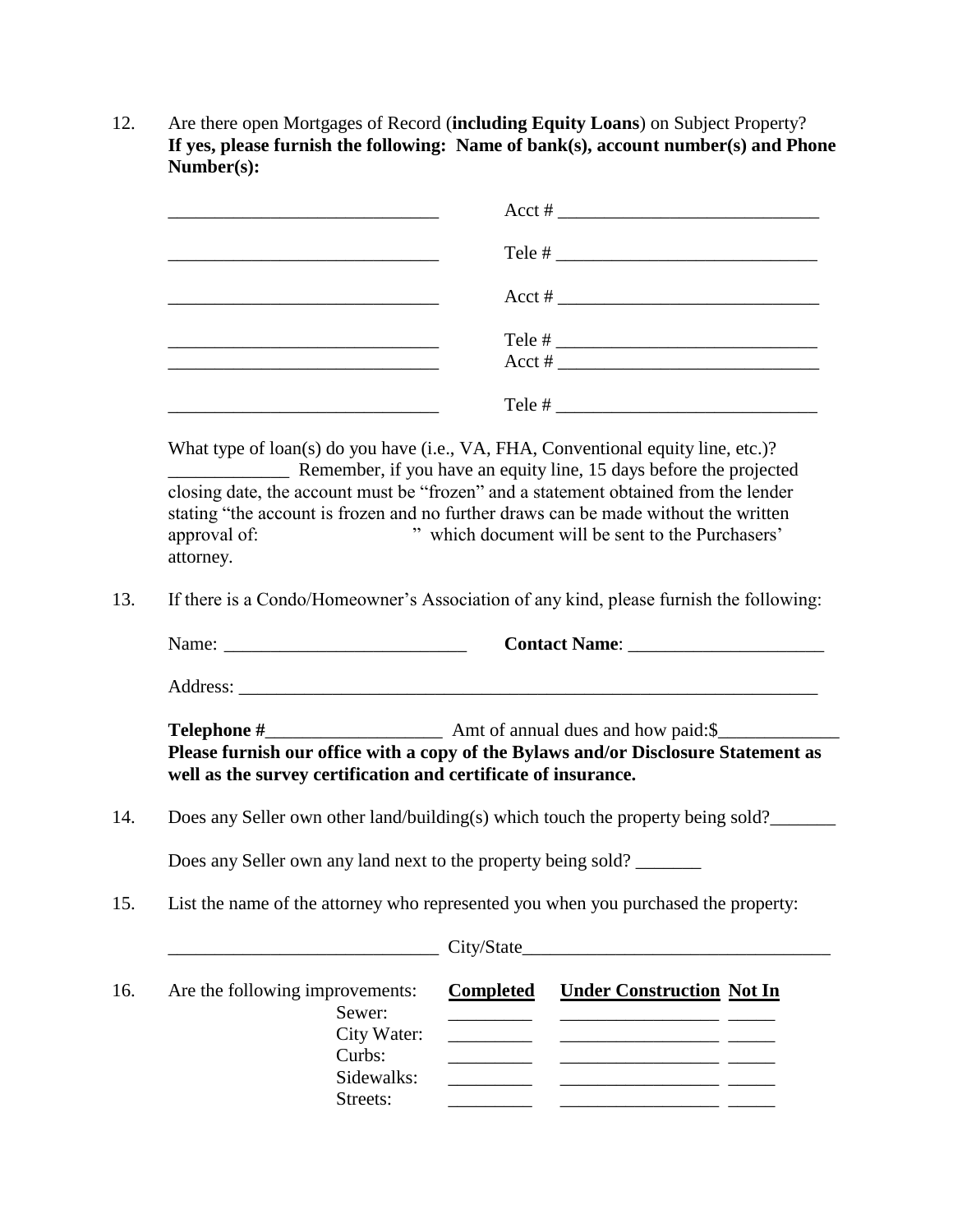- 17. Has the house ever been treated for termites or other infestation? \_\_\_\_\_\_\_ **If yes, please give details and send us a copy of any certificates.**
- 18. Were any improvements (i.e., fence, deck, addition, etc.) added since you purchased the property? \_\_\_\_\_\_\_ **If yes, please give details and send us a copy of permits.**
- 19. Is there a septic system? \_\_\_\_\_\_\_ **If yes, when was the last time it was inspected?**
- 20. Is there a well? \_\_\_\_\_\_\_ **If yes, when was the last time it was inspected? \_\_\_\_\_\_\_\_\_\_\_\_\_**
- 21. Type of fuel gas or oil **(please circle one)**.

**\_\_\_\_\_\_\_\_\_\_\_\_\_**

- 22. Water Company address, phone number and account number, if different from township.
- 23. Is the property subject to the "AFFORDABLE HOUSING" rules and regulations. Yes\_\_\_ No\_\_\_
- 24. To the best of your knowledge, are there presently any oil tanks, underground or otherwise, on the premises, if yes, is it in use? Yes\_\_\_\_ No\_\_\_\_
- 25. Are there tenants occupying the premises? Yes\_\_\_\_ No\_\_\_\_ If yes, please state:
	- a. Amount of rent paid monthly:  $\$
	- b. Amount of security deposit: \$\_\_\_\_\_\_\_\_\_\_\_\_\_\_\_ Where is the deposit being held?
	- c. If the tenant has prepaid rent, please state the amount and through what date rent has been prepaid: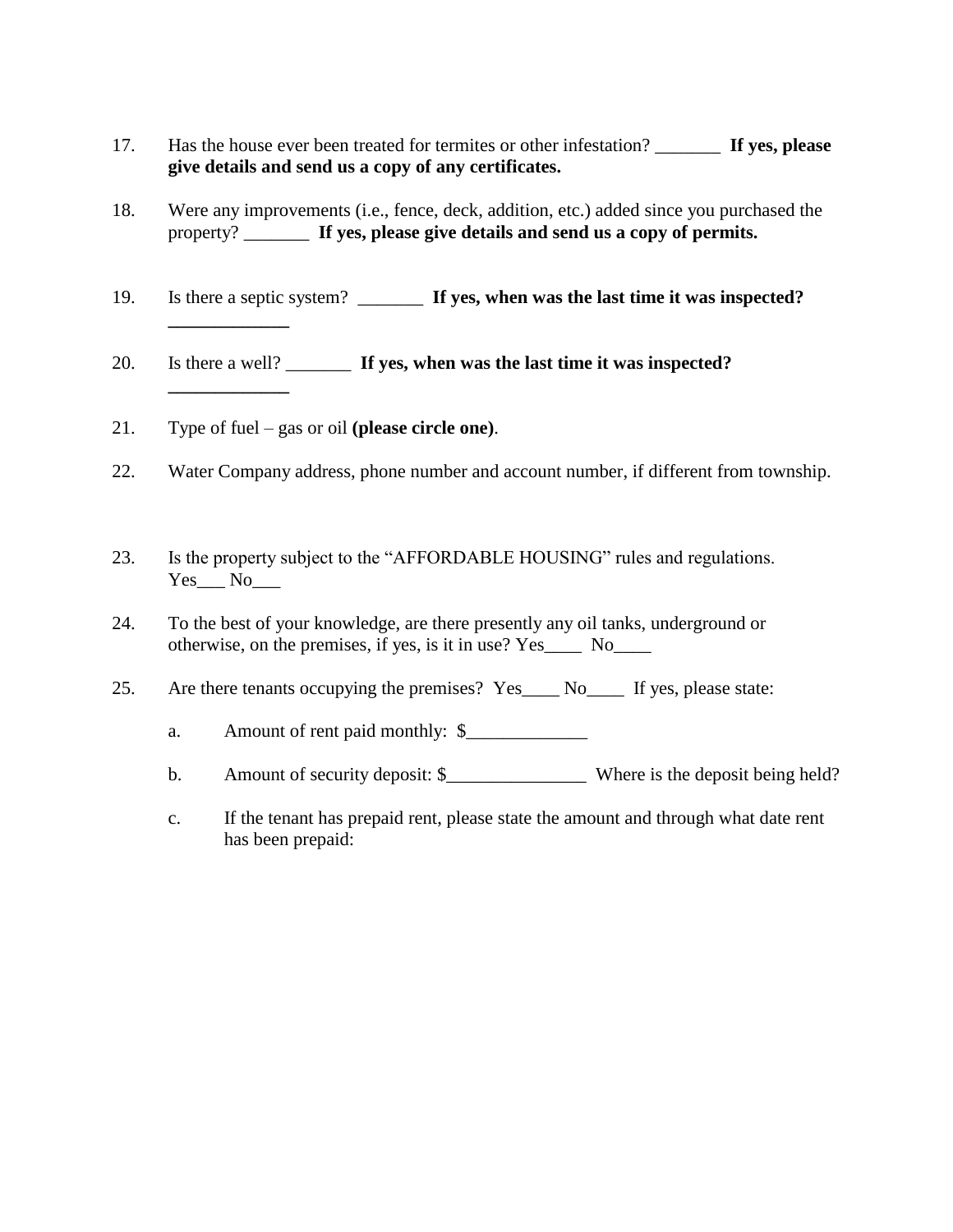**NOTE: Please provide our office with the documents requested herein, and a copy of the following:**

- **1. Deed to the property being sold;**
- **2. Survey; (unless this is a Condo then you do not need to provide a copy of the survey certification)**
- **3. Owner's Title Insurance Policy (not your homeowner's insurance policy). This document lists chain of title and would have been sent to you a short time after you purchased the home;**
- **4. Copy of latest tax bill; and**
- **5. Water well documents, if applicable.**

**If you have any questions or problems, please do not hesitate to contact our office.**

**YOU WILL NEED TO OBTAIN A SMOKE DETECTOR CERTIFICATION AND MAY HAVE TO OBTAIN A CERTIFICATE OF OCCUPANCY FROM THE MUNICIPALITY IN WHICH THE PROPERTY IS LOCATED. PLEASE MAKE ARRANGEMENTS TO OBTAIN THIS DOCUMENTATION PRIOR TO CLOSING AND SUBMIT SAME TO US PRIOR TO CLOSING. ALSO ARRANGE FOR A FINAL METER READING FOR THE DAY OF CLOSING. REMEMBER TO ASK THE UTILITY COMPANIES – PHONE, CABLE, GAS, ELECTRIC, ETC., TO TAKE THE SERVICE OUT OF YOUR NAME EFFECTIVE THE DAY OF CLOSING BUT UNDER NO CIRUMSTANCES ARE THEY TO "SHUT OFF" SERVICE. REMEMBER TO CANCEL NEWSPAPERS AND ANY OTHER PERSONAL ITEMS THAT MAY BE DELIVERED TO THE PROPERTY.** 

**INSURANCE POLICIES IN PLACE ON THE PROPERTY SHOULD NOT BE CANCELLED UNTIL THE DAY AFTER THE CLOSING OCCURS, UNLESS THERE IS A USE AND OCCUPANCY IN PLACE, THEN THE INSURANCE SHOULD BE CANCELLED THE DAY AFTER THE USE AND OCCUPANCY IS TERMINATED AND THE PARTIES HAVE VACATED THE PREMISES.**

**PLEASE BE ADVISED THAT THE DATE SET FORTH IN THE CONTRACT FOR CLOSING IS A TARGET DATE AND NOT A FIRM CLOSING DATE. DO NOT MAKE ANY ARRANGEMENTS FOR MOVING OR TRAVEL UNTIL YOU KNOW FROM US THAT THE CLOSING DATE HAS BEEN FIRMED UP.** 

**Thank you for your time and assistance in completing this form.**

### **CHECK LIST OF ITEMS TO BRING TO CLOSING**

\_\_\_\_ Keys

\_\_\_\_ Garage Door Openers

\_\_\_\_ Tax Bill

\_\_\_\_ Water Bill

\_\_\_\_ Sewer Bill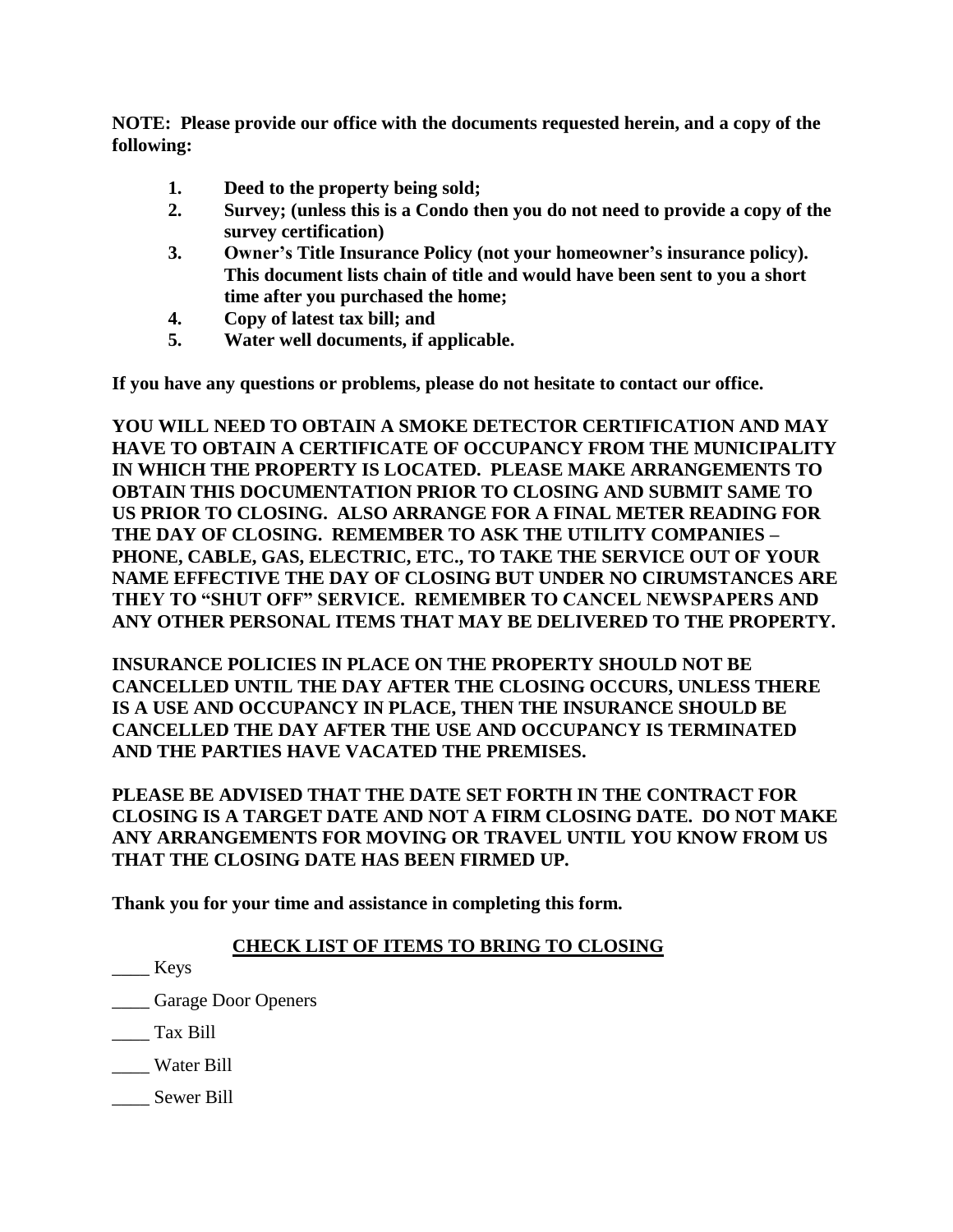\_\_\_\_ Final Fuel Tank Reading

- \_\_\_\_ Original Certificate Of Occupancy, if required
- \_\_\_\_ Original Smoke Detector Certification.
- \_\_\_\_ Original Termite Certification Or Any Subsequent Certifications Showing
	- Treatment, If Applicable
- \_\_\_\_ Other
- \_\_\_\_ Other
- \_\_\_\_ Other
- \_\_\_\_ Other